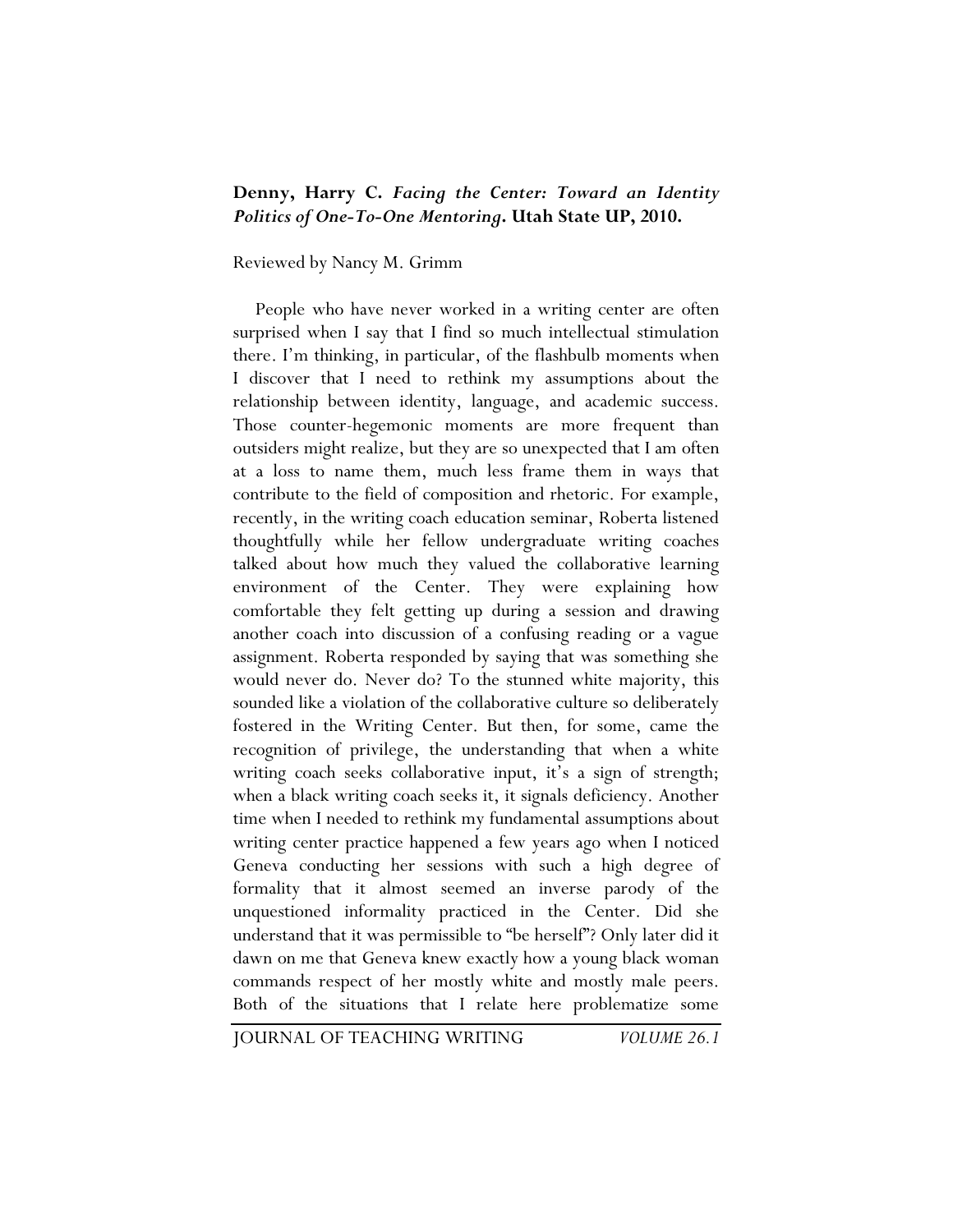unquestioned and supposedly neutral best practices in composition studies–collaboration and informal reader response. Both situations challenged my assumptions and transformed my thinking.

I began reading Harry Denny's book, *Facing the Center: Towards an Identity Politics of One-To-One Mentoring*, for the first time on a hazy humid summer afternoon, weather better suited for reading beach novels or decorating magazines. In spite of the poor conditions for intellectual engagement, I was immediately drawn in, excited to find someone who shares my concern about writing centers' complicity with institutional regulation of a dominant literacy and my hunch that the so-called "special populations" that are too frequently "contained" in writing centers have much to teach the field of writing studies.

Even better, I was delighted that not only was Denny carefully analyzing those important moments when our uptake is challenged but also that he was someone I could trust. Denny shares the story of how his own political awareness developed in his civil-rights work and HIV/AIDS activism; he draws on his intellectual history in cultural theory, and he relies on his immersion in the everyday experiences as director of the two writing centers of St. John's University, one in New York City and another on Staten Island. With this rich background, he examines those generative writing center moments when diversity encounters privileged assumptions and expectations. Denny's own coming of age as a white working class gay man in Iowa and his experience in several writing centers keep him grounded in practice and alert to the moments when dominant codes are challenged. Readers will encounter careful intellectual theorizing in this book, but they will not find Denny on a soap box.

Denny's task is to lift the veil drawn over quotidian writing center concerns about mission, structure, and programming to reveal the "face" of the concerns. More often than not, he finds students who are first-generation, working-class, speakers of languages other than English, people of color as well as white, gendered in ways that challenge dominant codes, or a mix of some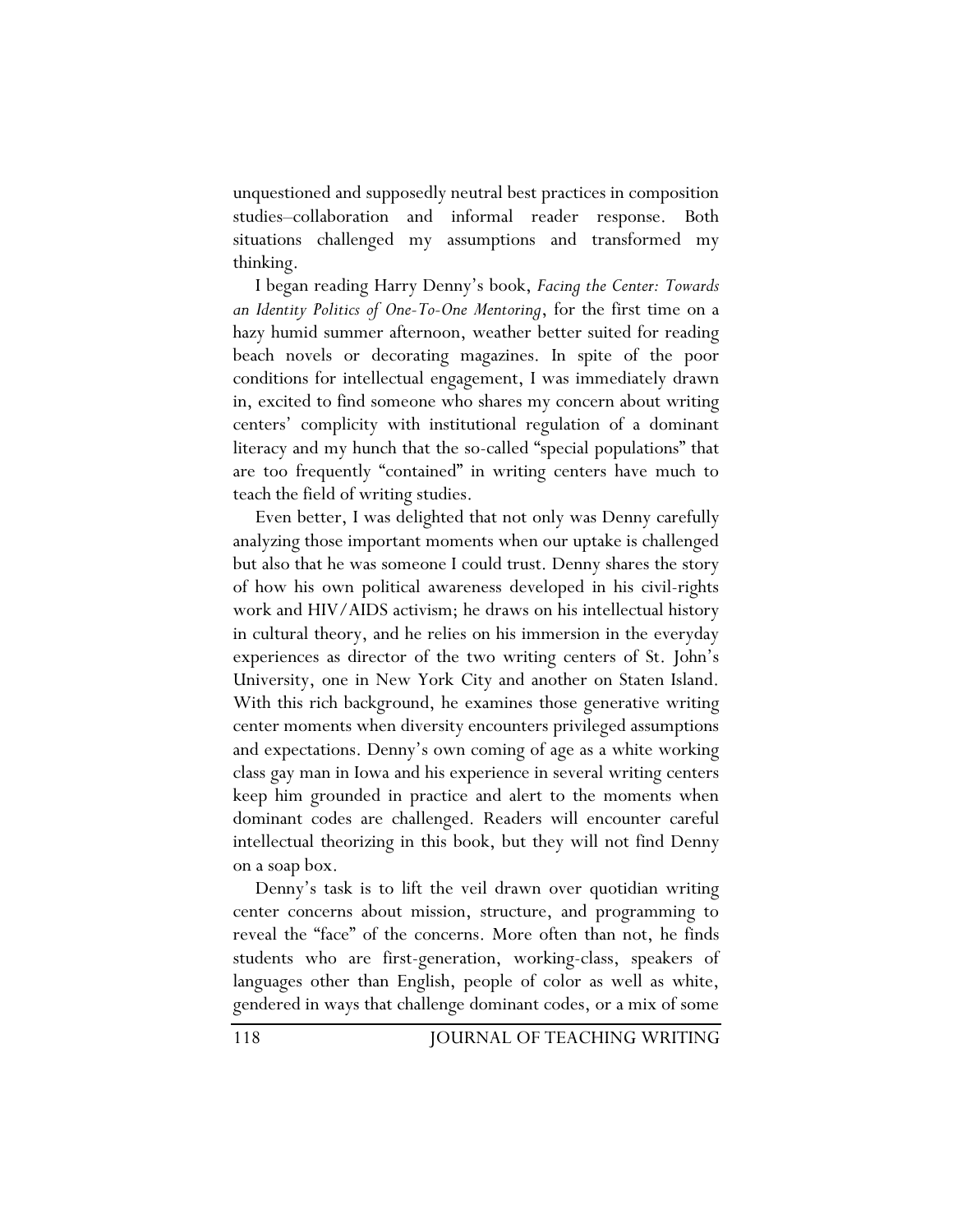of the above. His four central chapters take up the "face" of race and ethnicity, social class, sex and gender, and nationality. Each of these central chapters begins with narrative scenarios that highlight the ways these identities emerge in writing center interactions. In each chapter, Denny guides readers into the historical and theoretical frameworks that illuminate identity issues. His scholarly knowledge is deep but never overwhelming and always contextualized. Because of this, the book is satisfying to an experienced professional like me yet also serves as an accessible introduction to the cultural theories that illuminate and historicize the daily encounters experienced by undergraduates who work in writing centers. Between each chapter is an interchapter, comprised of reflective writings from former writing consultants. These multi-vocal reflections introduce issues that complicate or highlight some of Denny's arguments. Because they are written by experienced writing consultants, they "keep it real."

For those readers who are willing to put aside the perennial "how do I deal with \_\_\_\_\_\_ (whatever special population)" questions, Denny takes us into the micro-politics of social change, framing the faces of everyday writing center encounters within the meta-currents of interconnected social issues. As Denny observes: "Writing centers make local, material, and individual all the larger forces at play that confound, impede, and make possible education in institutions" (6). In each chapter, we find Subjects who offer us transformative learning experiences rather than Others for whom we need strategies or approaches.

To illustrate, I will focus on the second chapter where Denny "faces" race and ethnicity. Denny begins the chapter with a scenario in which an African American graduate writing tutor, Allia, engages with a Russian immigrant undergraduate writer, who employs what Allia perceives as racist rhetoric. When she raises questions about the student's line of argument, the student begins to question her qualifications. As a returning student who has worked as a corporate trainer, Allia is able to draw on her years of work experience and her maturity to diffuse the situation.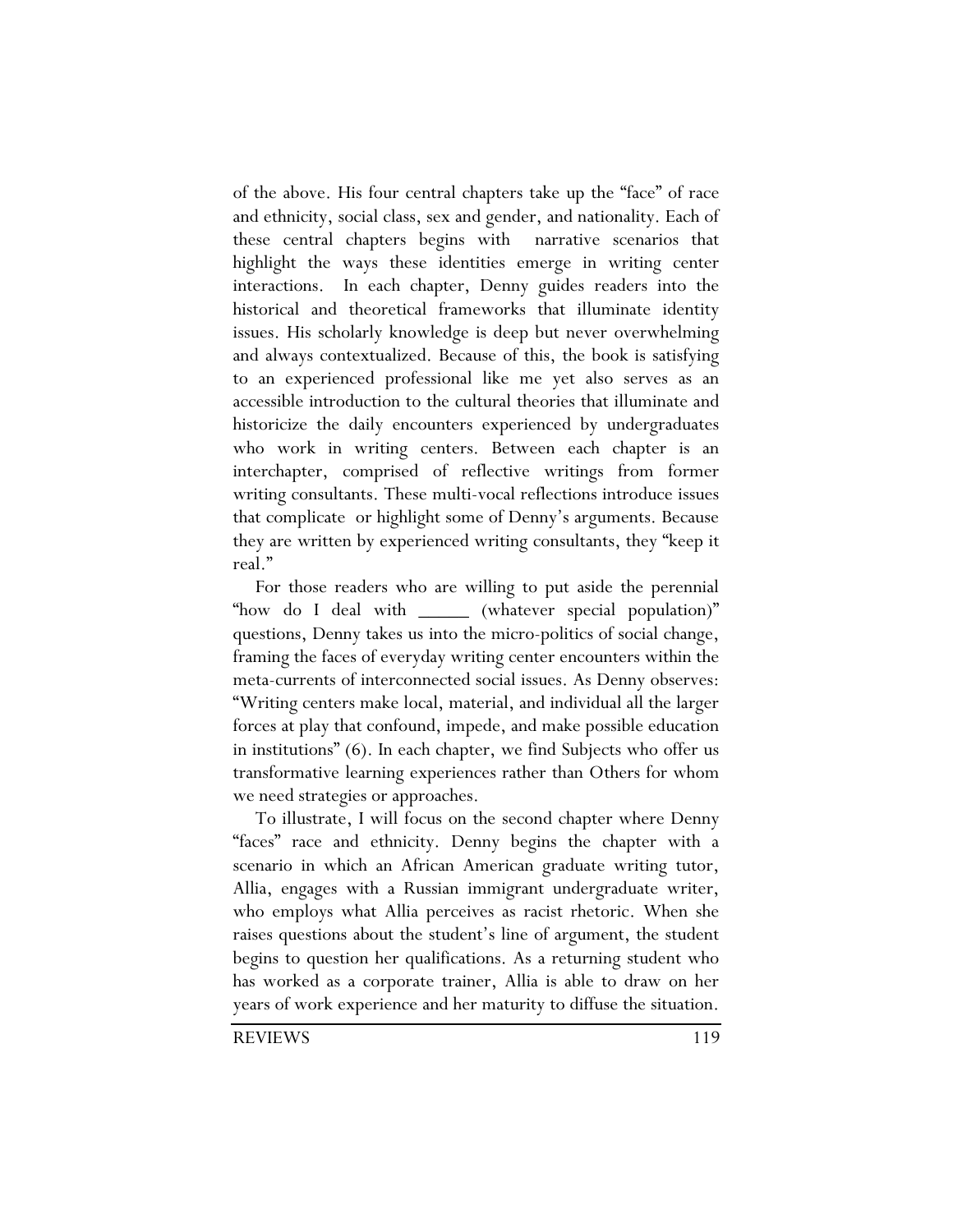Denny explains that when he has used this scenario at writing center conferences, his audience typically disbelieves that race is the real issue. They explain it away, generally not recognizing their own racial vantage points. As he does in subsequent chapters, Denny probes this scenario and people's reaction to it. He contextualizes it within his own racial history, growing up white in Iowa and his developing awareness of racial identity politics during his years of HIV activism. He frames the issue with identity theorists such as Linda Alcoff and racial formation theorists Michael Omi and Howard Winant. In these excursions, he never loses sight of Allia, compelled by the material reality of her "face" to "prove her ethos in ways that white people just are never compelled to do" (36). This chapter concludes with Denny's reflections on Allia's choices during that session. Resisting simplistic binaries between accommodationist and oppositional discourse, Denny looks for ways that students and tutors can identify options for "leveraging" personal experience or developing "respectful" ways to challenge dominant expectations.

Denny's personal experiences have taught him to resist simplistic solutions, so readers can expect to encounter complexity rather than simple answers. But they can also expect to encounter hope, because between the binaries one finds agency, choices, and opportunities for "change that doesn't necessarily announce itself" (22). Central to that hope are lessons that the privileged must learn, such as acknowledging the ways "race signifies people before they have a chance to signify themselves" (24), attending to the ways that that signification is embedded in the history of race relations in the U.S., and learning that their ways of making and sharing knowledge "aren't always the default positions" (55). Denny's approach to identity politics is not a simplistic celebration of difference but a challenge to the privileged to pay more attention to what they have been missing.

Denny's chief contribution to writing center discourse is his determined exposure of "face" as a challenge to writing centers' "tacit assimilationist contract" with hegemonic discourse (48). By identifying the quotidian negotiations between "face" and the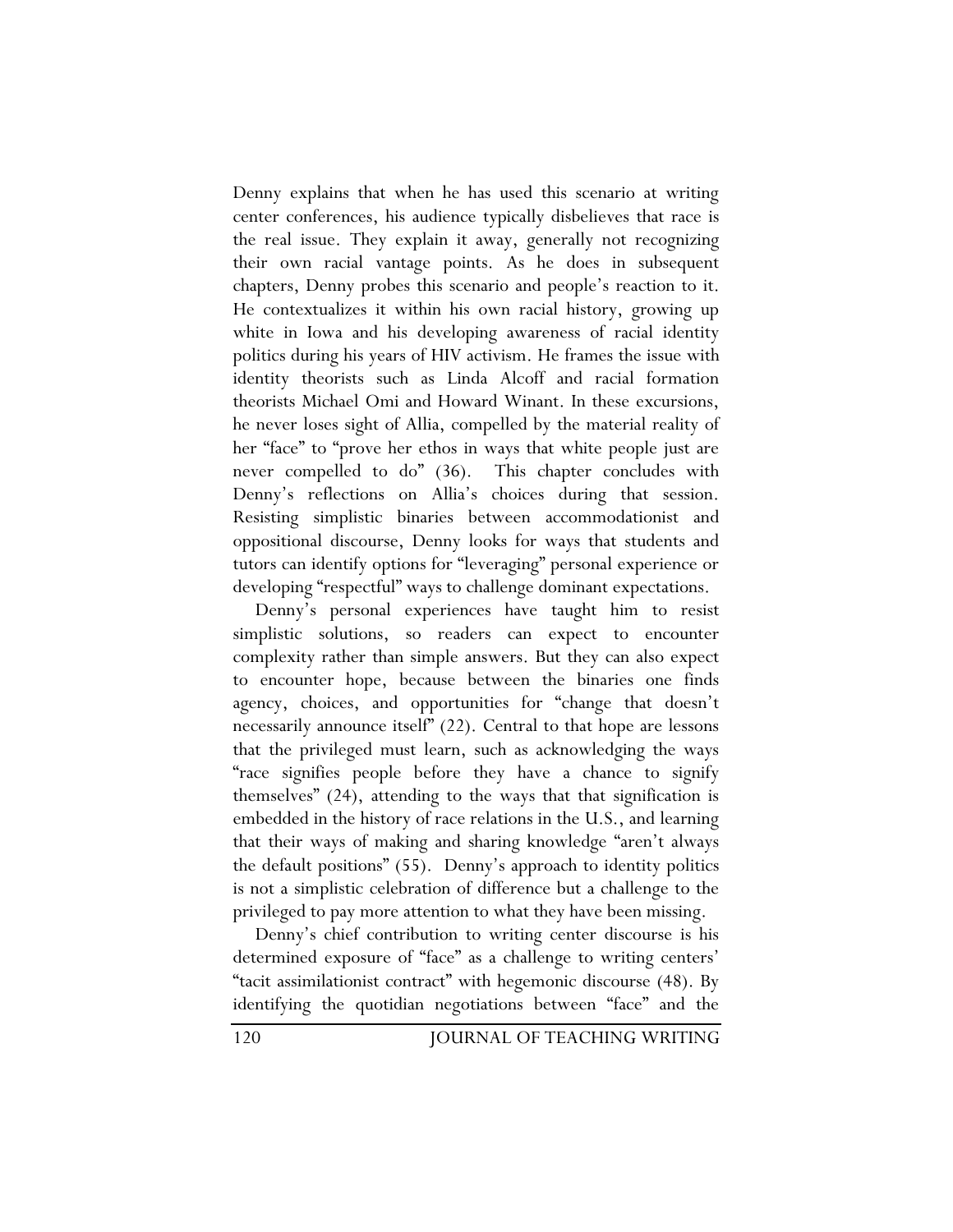"meta-currents" of contemporary society, he invokes the transformative intellectual potential of writing centers. Denny's profound book is a convincing demonstration that diversity, as it manifests in the racial, social, cultural, linguistic, political, gendered performances we call "writing," is the nuts and bolts of writing center work. Rather than ignoring the often uncomfortable tensions around these differences, we need to find ways to engage them.

Denny's final chapter examines the problematic nature of writing center professional identity. If I were to pick a bone with this book, it would be with this final chapter. Denny, smartly, is careful to not step on toes, but between the lines I sense (and share) his frustration with the diffuse professional identities of writing centers. Very gently, he pushes the field toward the more rigorous intellectual questioning and theorizing that characterize other fields. When I return to that chapter, I find I've underlined sentences buried in the middle of paragraphs that taken together make a strong case for a necessary reconceptualization of the field. He writes, for example:

- ". . . these queries [on the electronic listserv] are legitimate and genuine, but they also reference a certain paucity of standards for what it means to operate in this field that wouldn't wash anywhere else." (146)
- "only twenty-six percent of directors held tenuretrack positions." (147)
- "we don't have a code or widely agreed consensus about performativity, nearly anyone can claim our identity." (149)
- ". . . I'm troubled that there's not really all that much of a community out there." (150)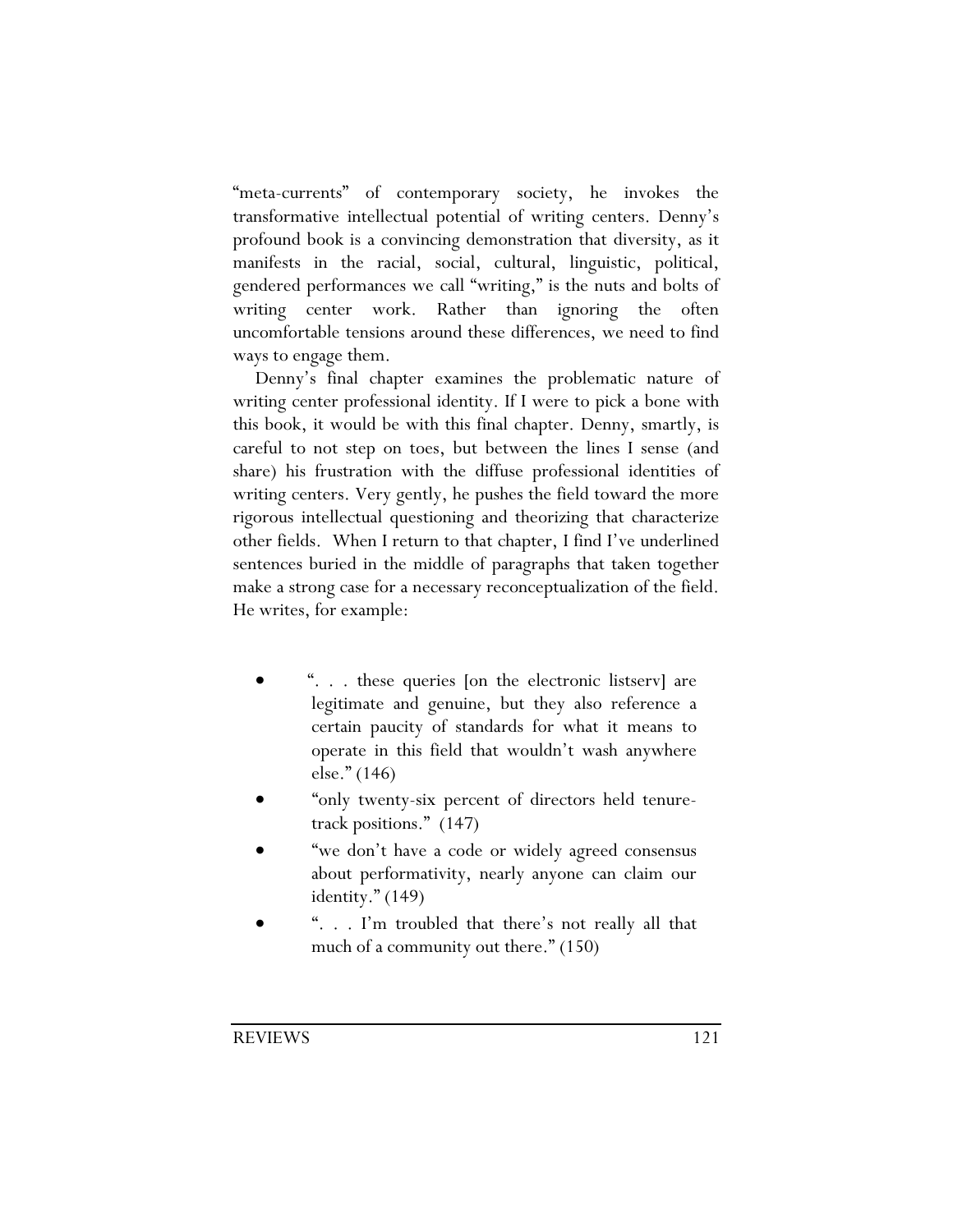• "I fear that writing center professionals too often don't understand themselves in relation to an emergent profession. . ." (154).

Denny is careful to locate some of the field's identity issues in the institutional demand for assessment and the ongoing pressures to quantify the value of what writing centers do. Yet he also notes that his efforts to foreground diversity as a leader in conference workshops have been dismissed in favor of more "nuts and bolts" recipes for writing center conferencing.

Perhaps worn down by his persistent efforts to change the issues the field could be exploring, Denny returns to the "margins or center" debate that he carefully avoids in his discussions of race, class, gender, and nationality. This is the chapter most in need of the subversive tactics he identifies elsewhere. The "reacting and legitimating" stance (148) of so much writing center scholarship needs to be contextualized in long-standing historical and social histories of literacy and in impoverished definitions of what "literacy" actually is. Contrary to popular views, writing centers are not about remediating students. Rather, when they operate at their full potential, writing centers are places where students who bring cultural and linguistic diversity to college can find ways to mediate hegemonic discourse.

Denny's central chapters provide ample evidence of the complex ideological mediations that are at the center of exciting new work in composition studies, much of it recently published in the edited collection, *Cross-Language Relations in Composition*. Sadly, the only time writing centers are mentioned in that book is when Paul Matsuda laments,

Even when language differences are recognized by the teacher, those differences are often contained by sending students to the writing center, where students encounter peer tutors who are even less likely to be prepared to work with language differences than composition teachers. (86)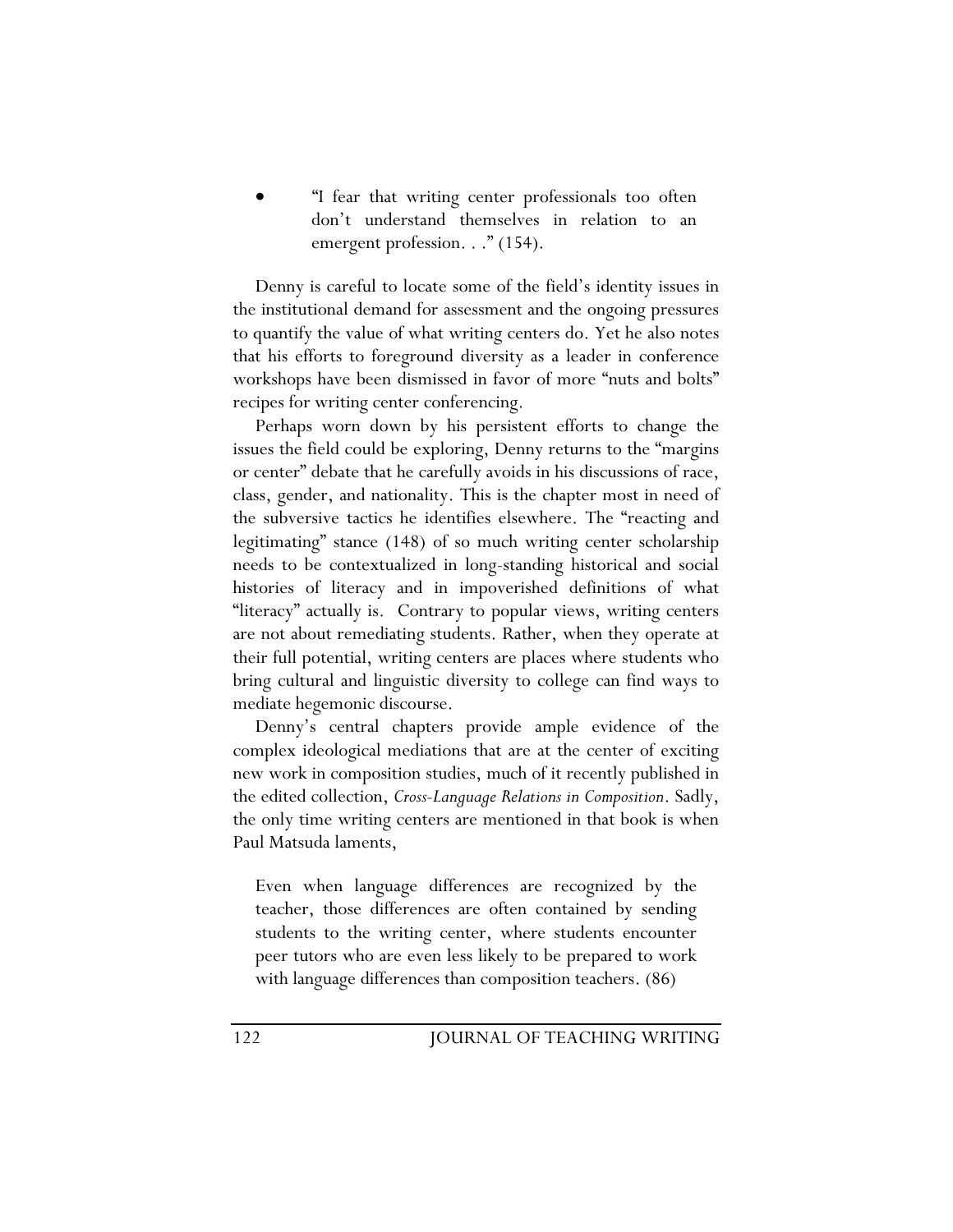I agree with Matsuda's point about composition's desire to contain differences, but clearly he hasn't met the tutors in Denny's writing center or in mine or in many other centers that recruit tutors who are skilled at shuttling (Canagarajah) across differences, many of whom, like Allia and Geneva and Roberta, have been subverting the dominant paradigm for a long time. Rather than prolong the unproductive debate about margin/center among ourselves, writing center scholars need to engage with composition as a field. As Beth Boquet and Neil Lerner argued in a recent *College English* essay, writing center scholarship rarely touches readers of *College Composition and Communication* or *College English*. It's time for that to change. In Facing the Center, Denny provides examples of how to frame the mediation that happens in writing centers every day.

To that end, I plan to use Denny's book in the weekly writing center staff development seminar, with a special focus on the ways he identifies the intense work of ideological mediation. I am convinced that if a strong research trajectory is developed in writing centers, this work of mediation will be its focus. But I also want to use this book when I teach composition and literacy theory courses. When graduate students read compelling arguments written by John Trimbur, Bruce Horner, Min-Zhan Lu, Suresh Canagarajah, and LuMing Mao (all of whom are represented in *Cross-Language Relations*) and ask me "what does this look like in practice," I can point to the chapters that Denny has written and invite them to apply for assistantships in the writing center. Denny argues that writing center scholars need to start asking a different set of questions, ones about "who and what we represent as a discipline," questions that can make our field "relevant and vital to a post-industrial academy" (5). He's right, particularly if the "we" is all writing specialists, including peer writing coaches, technical communication specialists, literacy scholars, and composition teachers. What Denny's book provides all of us is a wider definition of the "we."